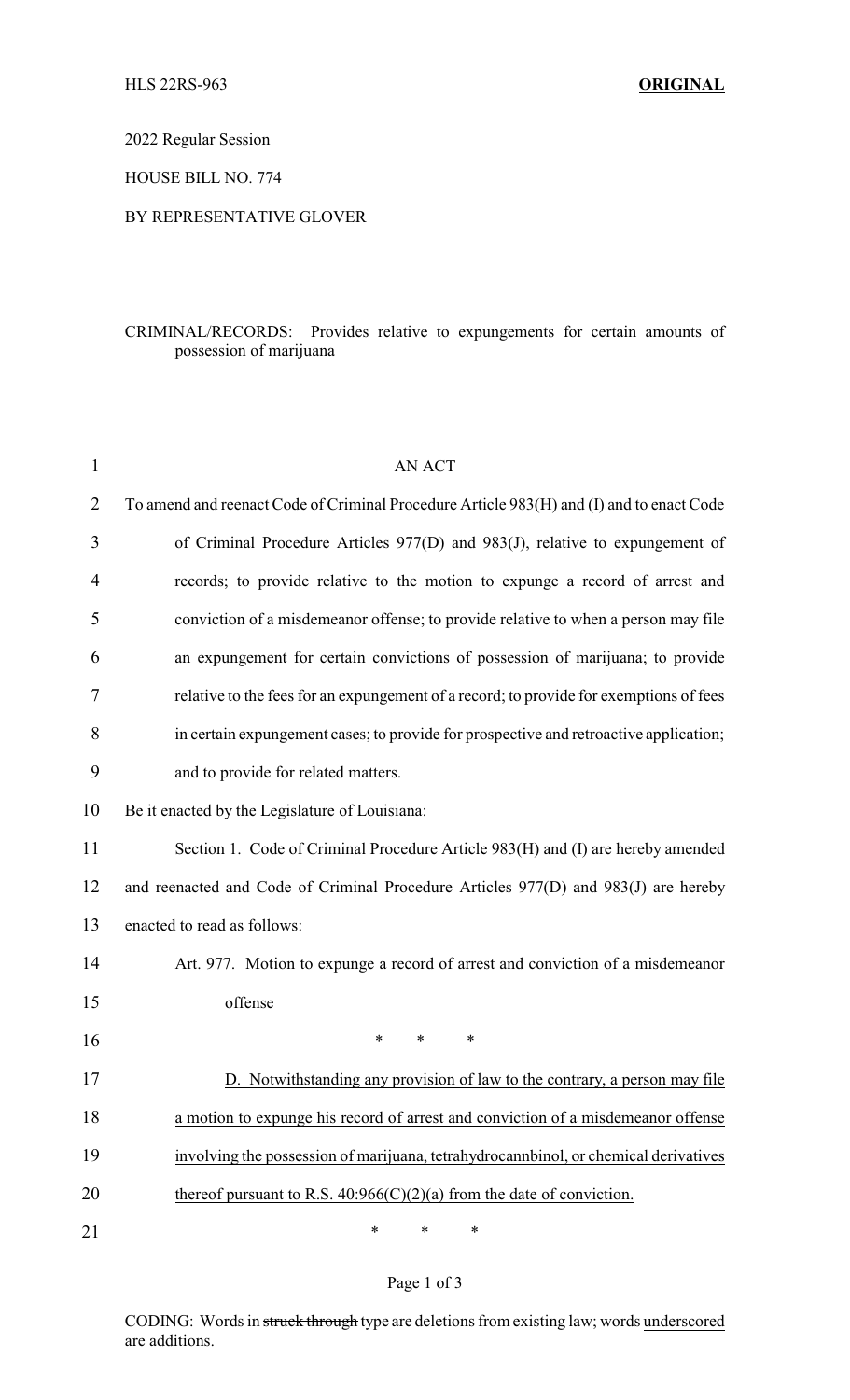| $\mathbf{1}$   | Costs of expungement of a record; fees; collection; exemptions;<br>Art. 983.         |
|----------------|--------------------------------------------------------------------------------------|
| $\overline{2}$ | disbursements                                                                        |
| 3              | *<br>$\ast$<br>$\ast$                                                                |
| 4              | H. Notwithstanding any other provision of law to the contrary, a person who          |
| 5              | has been convicted of a misdemeanor offense involving the possession of marijuana,   |
| 6              | or chemical derivatives thereof<br>tetrahydrocannbinol,<br>pursuant<br>R.S.<br>to    |
| 7              | $40:966(C)(2)(a)$ shall be exempt from the payment of the processing fees otherwise  |
| 8              | authorized by this Article.                                                          |
| 9              | H.I. If an application for an expungement of a record includes two or more           |
| 10             | offenses arising out of the same arrest, including misdemeanors, felonies, or both,  |
| 11             | the applicant shall be required to pay only one fee as provided for by this Article. |
| 12             | H.J. Notwithstanding any provision of law to the contrary, an applicant for          |
| 13             | the expungement of a record, other than as provided in Paragraphs F and G of this    |
| 14             | Article, may proceed in forma pauperis in accordance with the provisions of Code     |
| 15             | of Civil Procedure Article 5181 et seq.                                              |
| 16             | Section 2. The provisions of this Act shall be given prospective and retroactive     |
| 17             | application.                                                                         |

## DIGEST

The digest printed below was prepared by House Legislative Services. It constitutes no part of the legislative instrument. The keyword, one-liner, abstract, and digest do not constitute part of the law or proof or indicia of legislative intent. [R.S. 1:13(B) and 24:177(E)]

| HB 774 Original | 2022 Regular Session | Glover |
|-----------------|----------------------|--------|
|                 |                      |        |

**Abstract:** Relative to the expungement of records, provides relative to when a person may file an expungement for certain convictions of possession of marijuana and exempts the payment of expungement fees for a person with certain convictions of possession of marijuana.

Present law provides for the expungement of certain arrest and conviction records under certain circumstances.

Present law (C.Cr.P. Art. 977) further provides that a person may file a motion to expunge his record of arrest and conviction of a misdemeanor offense if either of the following apply:

- (1) The conviction was set aside and prosecution was dismissed.
- (2) More than five years have elapsed since the person completed any sentence, deferred adjudication, or period of probation and parole, and the person has not been